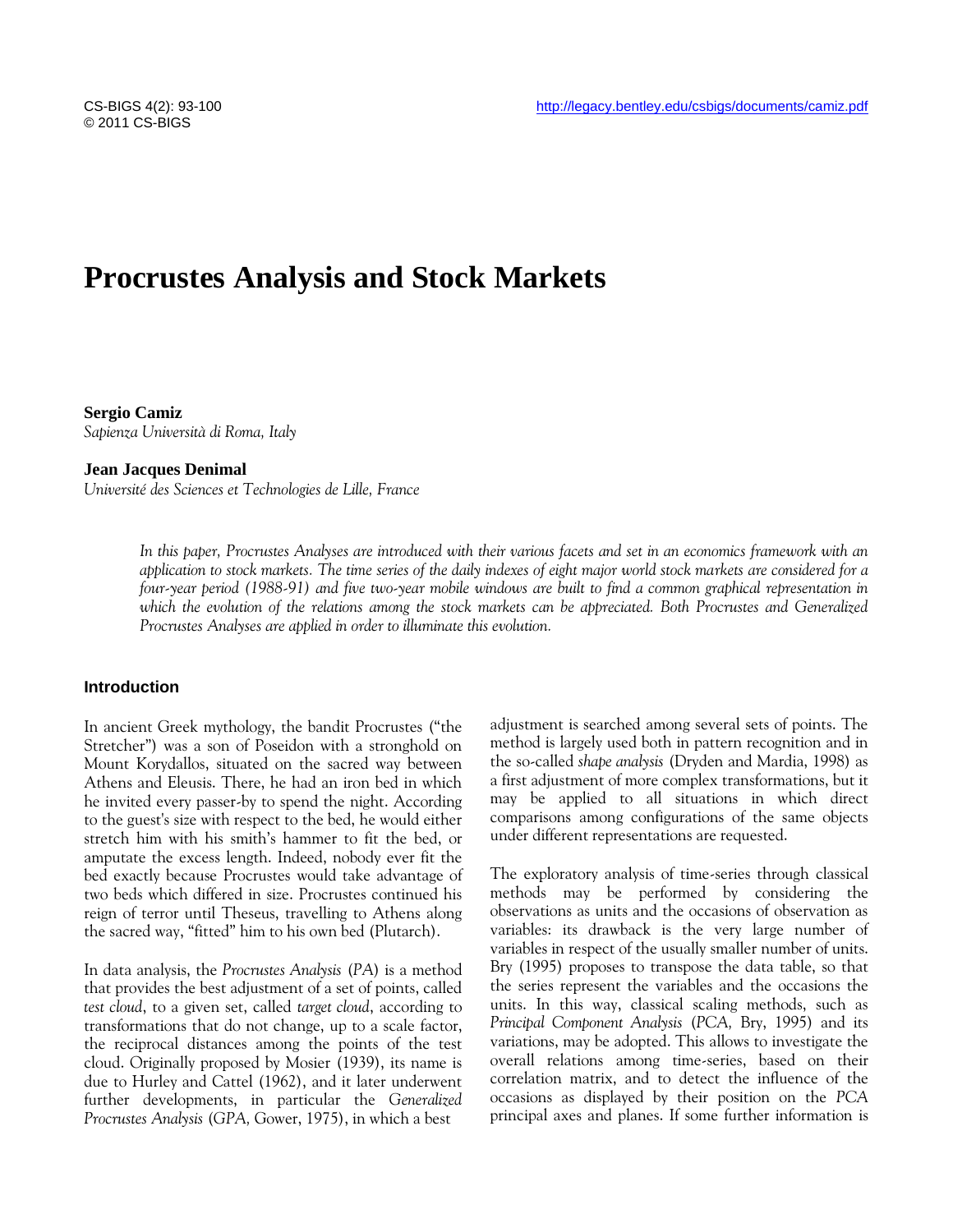searched, in particular to identify specific time-periods during which the pattern of correlations may be different from the overall one, mobile windows on which to apply the same analyses may be adopted. Camiz et al. (2010) applied this method to a set of yearly time-series of treering width of *Notofagus* trees of Tierra del Fuego (Argentina), resulting in a time-series of *PCA*, whose synthesis seemed difficult. The application of Procustes Analysis to this case arose as a possible solution.

In this paper, we aim at describing both *PA* and *GPA*  principles and we show their application to time-series through an example: the evolution of eight international stock-exchange markets, as represented by five tables of daily observations for two years. For this task a pretreatment is needed, in order to get a set of points in the space corresponding to the series; for our purposes, we shall use first a Non-Metric Multidimensional Scaling (*NMMDS,* Borg and Groenen, 2005), based on a distance matrix derived from the correlation between series, to obtain a graphical display representing the relations between time-series. This will provide us with the clouds of points on which *PA* may be applied.

## **The Procrustes Transformation**

The aim of a *Procrustes Analysis* (*PA*) is to best adjust two clouds of points in a geometrical space, that is to adjust a *test cloud* to a *target cloud* as best as possible through a *rigid transformation*. As rigid transformations we consider only translations, rotations, and rescaling, or a composition of these.

Let there be in  $R^p$  two clouds of points, the target cloud  $N_x$  of *n* points  $x_i$  and the test cloud  $N_z$  of *n* points  $z_i$ indexed by the same set I (with  $n = card(I)$ ), and given the same weights  $p_i$  assumed to be strictly positive and to sum up to 1. In addition, we assume that  $R^p$  is given a metric represented by a positive definite matrix *M.* This is the most general framework: normally, all points have the same weight and the metric *M* is given by the identity matrix *I*.

The *PA* consists in finding the so-called *Procrustes Transformation* (*PT*) *P(a,T,s),* composed of a translation  $a, a \in \mathbb{R}^p$ , a rotation *T*,  $T \in \mathbb{R}^{p \times p}$ , and a rescaling *s*,  $s \in R$ , such that the images of the points of the test cloud  $N_z$  under P, that is  $u_i = P(z_i) = sT \cdot z_i + a$ ,  $i \in I$ are as close as possible to the points of the target cloud *Nx* in the least-squares sense. The objective function to minimize is thus:  $PA = \sum_{i \in I}$  $= \sum_{i} p_i ||x_i PA = \sum_{i \in I} p_i \cdot ||x_i - u_i||_M^2$ , with the norm

*M* depending on the metric *M*, a symmetric definite positive matrix.

*Search for the translation a*

If we introduce both clouds centroids  $G = \sum_{i=1}^{\infty}$ *n i*  $G = \sum_{i} p_i x_i$  and 1  $=\sum_{i=1}$ *n i*  $H = \sum p_i z_i$ 1  $z_i$ , it is easy to see that the transformation of *H*,  $U = P(H) = sT.H + a$  minimizes PA when  $G = U$ , which implies:  $a = G - sT.H$ . Indeed, from the objective function it follows that:

$$
\sum_{i \in I} p_i ||x_i - u_i||^2 = \sum_{i \in I} p_i ||x_i - G||^2 + \sum_{i \in I} p_i ||u_i - U||^2
$$
  
- 2. 
$$
\sum_{i=1}^{n} p_i \langle x_i - G, u_i - U \rangle + ||G - U||^2
$$

where the only member depending on *a* is  $\left\|G-U\right\|^2$ , hence its minimum for  $G = U$ .

## *Search for the rescaling s*

If we replace the found translation a into the objective function, this becomes

$$
s^{2} \left[ \sum_{i=1}^{n} p_{i} \left\| T.(z_{i} - H) \right\|^{2} \right] - 2 \cdot s \cdot \sum_{i=1}^{n} p_{i} \cdot \left\langle x_{i} - G, T.(z_{i} - H) \right\rangle
$$

whose minimum is reached when its derivative is zero, that is

$$
2s\left[\sum_{i=1}^{n} p_i ||T.(z_i - H)||^2\right] - 2\sum_{i=1}^{n} p_i \cdot \langle x_i - G, T.(z_i - H) \rangle = 0
$$

hence

$$
s = \frac{\sum_{i=1}^{n} p_i \cdot (x_i - G, T \cdot (z_i - H))}{\sum_{i=1}^{n} p_i \cdot ||T \cdot (z_i - H)||^2}
$$

Since any rotation is a norm-preserving isometry, T does not influence the denominator and may be removed, giving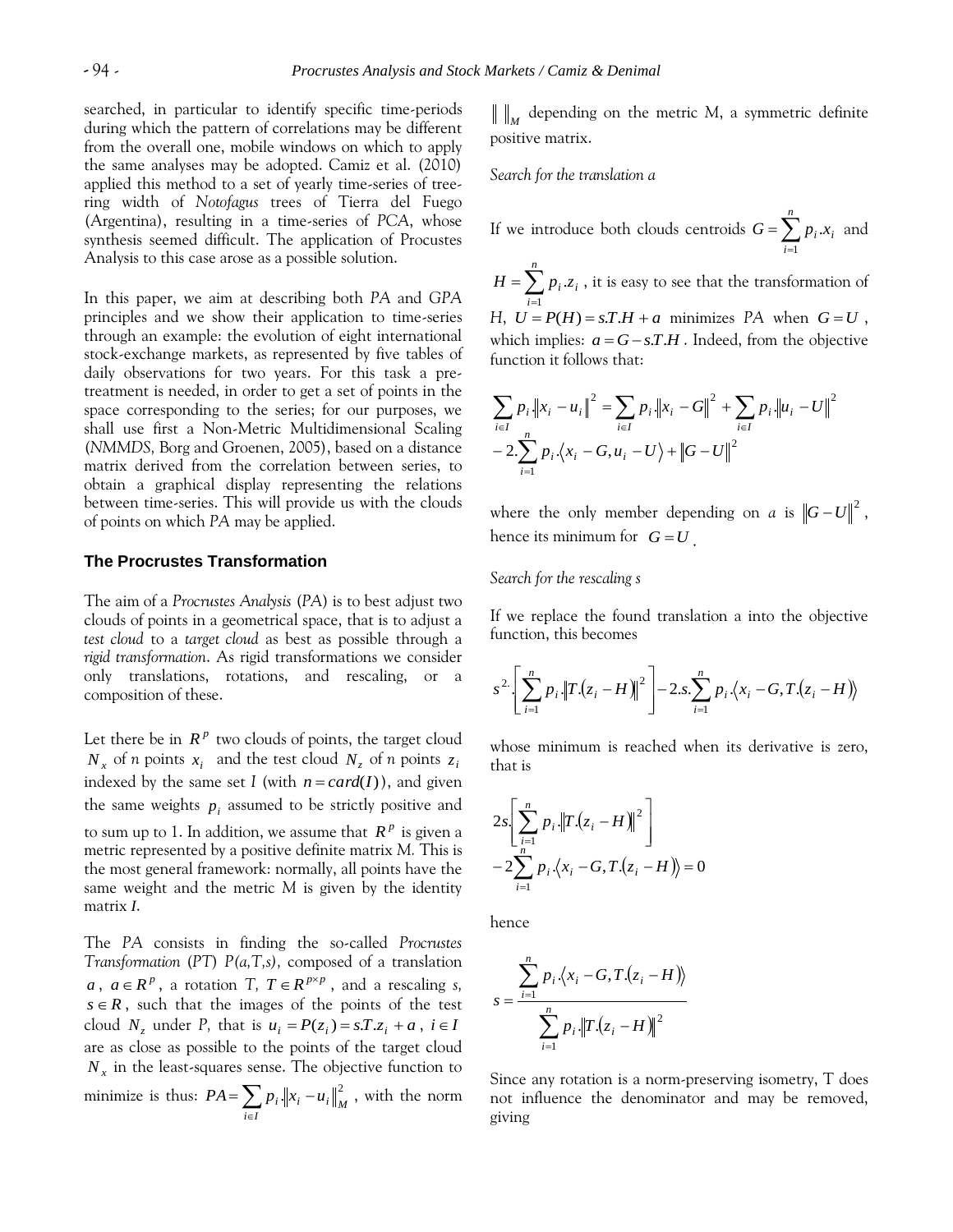$$
s = \frac{\sum_{i=1}^{n} p_i \cdot \langle x_i - G, T \cdot (z_i - H) \rangle}{\sum_{i=1}^{n} p_i \cdot \left\| (z_i - H) \right\|^2}
$$

*Search for the rotation T*

Once the found rescaling *s* is plugged into the objective function, it becomes

$$
\sum_{i\in I} p_i \cdot ||x_i - u_i||^2 = \sum_{i\in I} p_i \cdot ||x_i - G||^2 +
$$
\n
$$
\frac{\left[\sum_{i=1}^n p_i \cdot (x_i - G, T, (z_i - H))\right]^2}{\sum_{i=1}^n p_i \cdot ||z_i - H||^2}
$$
\n
$$
-2 \cdot \frac{\left[\sum_{i=1}^n p_i \cdot (x_i - G, T, (z_i - H))\right]^2}{\sum_{i=1}^n p_i \cdot ||z_i - H||^2},
$$

simplifying to

$$
\sum_{i \in I} p_i \cdot ||x_i - u_i||^2 = \sum_{i \in I} p_i \cdot ||x_i - G||^2
$$

$$
\frac{\left[\sum_{i=1}^n p_i \cdot (x_i - G, T, (z_i - H))\right]^2}{\sum_{i=1}^n p_i \cdot ||z_i - H||^2}.
$$

If we center both vectors  $x_i$  and  $z_i$  to their respective centroids, say  $\tilde{x}_i = x_i - G$  and  $\tilde{z}_i = z_i - H$ , the search for the rotation *T* is reduced to the maximization of

$$
\sum_{i=1}^n p_i \langle \widetilde{x}_i, T \widetilde{z}_i \rangle.
$$

Let us now define two matrices  $V = \sum_{i=1}^n p_i \tilde{x}_i^{\ t} (\tilde{z}_i)$  $=$ *n i i*  $V = \sum p_i \widetilde{x}_i$ <sup>*t*</sup> $(\widetilde{z})$ 1  $\tilde{x}_{i}.^{t}(\tilde{z}_{i})$  and

 $W = V.M.^tV.M$ , with *M* the metrics in  $R^p$ : clearly MW is symmetrical (so that *W* will be called *M*-symmetrical). Thus, *W* admits an *M*-orthonormal basis of eigenvectors, denoted  $\{e_1, e_2, ..., e_p\}$  that we assume sorted in decreasing order of their corresponding eigenvalues  $\lambda_1 \geq \lambda_2 \geq ... \geq \lambda_p$  (Golub and van Loan, 1996). If the first *r* eigenvalues are different from zero, we can define

*M*-orthonormal vectors  $f_a = \frac{iV.M.e_a}{\sqrt{I}} \in R^p$  $f_{\alpha} = \frac{^t V.M.e_{\alpha}}{\sqrt{\lambda_{\alpha}}} \in R$  $\alpha$  $\frac{M.e_{\alpha}}{\sqrt{M}} \in R^p$ ,  $\alpha = 1, ..., r$ , that may be completed to an *M*-orthonormal basis  $\{f_1, f_2, \ldots, f_p\}$  of  $R^p$ .Indeed,

$$
\langle f_{\alpha}, f_{\beta} \rangle = {}^{t} f_{\alpha} M . f_{\beta}
$$
  
= 
$$
\frac{{}^{t} e_{\alpha} M V.M . {}^{t} V.M . e_{\beta}}{\sqrt{\lambda_{\alpha} \lambda_{\beta}}} = \begin{cases} 0 & \text{if } \alpha \neq \beta \\ 1 & \text{else} \end{cases}.
$$

Bourgois (1978) showed that a possible *T* that gives the searched optimum is defined by  $T.f_\alpha = e_\alpha$ ,  $\forall \alpha \in [1, r].$ 

.

## **Remark 1**

Let *X* and *Z* be two tables with dimensions  $[n, p]$  whose rows correspond to the two clouds  $N_x$  and  $N_z$ respectively. When the metric  $M$  of  $\mathbb{R}^p$  is the classical Euclidean one and the weights  $\{p_i \mid i \in I\}$  are all equal, then the three steps of the transformation, say the search for the rotation *T*, the translation *a,* and the rescaling *s* may be described as (see Borg and Groenen, 2005):

- 1) Centering the tables  $\widetilde{X}$  and  $\widetilde{Z}$ ,
- 2) Compute the tables product<sup>1</sup>  $C = \overline{X} \cdot \overline{Z}$ ,
- 3) Compute the Singular Value Decomposition of  $C = P \cdot \Lambda^t Q$ ,

with the following results:

- the rotation 
$$
T = P
$$
.<sup>t</sup> Q  
\n- the rescaling  $s = \frac{trace({}^{t}\tilde{X}.\tilde{Z}.{}^{t}T)}{trace({}^{t}\tilde{Z}.\tilde{Z})}$   
\n- the translation  $a = \frac{1}{n}$ .<sup>t</sup>  $(X - s.Y.^{t}T).1_{n}$ ,

with  $1_n$  a vector with all components equal to 1.

#### **Remark 2**

 $\overline{a}$ 

The objective function  $PA = \sum_{i \in I} p_i ||x_i - u_i||^2$  $= \sum_{i} p_{i} \parallel x_{i}$ *i I*  $PA = \sum p_i \left\| x_i - u_i \right\|^2$ , with  $u_i = s.T.z_i + a$  may be reformulated as

$$
Trace\bigg[{}^{t}\big(X-\big(s.Z.^{t}T+1_{n}.^{t}a\big)\big)\big(X-\big(s.Z.^{t}T+1_{n}.^{t}a\big)\big)\bigg]
$$

<sup>&</sup>lt;sup>1</sup> In this paper, we shall denote by  $(X$ <sup>t</sup>  $X$  the transpose of matrix  $X$ .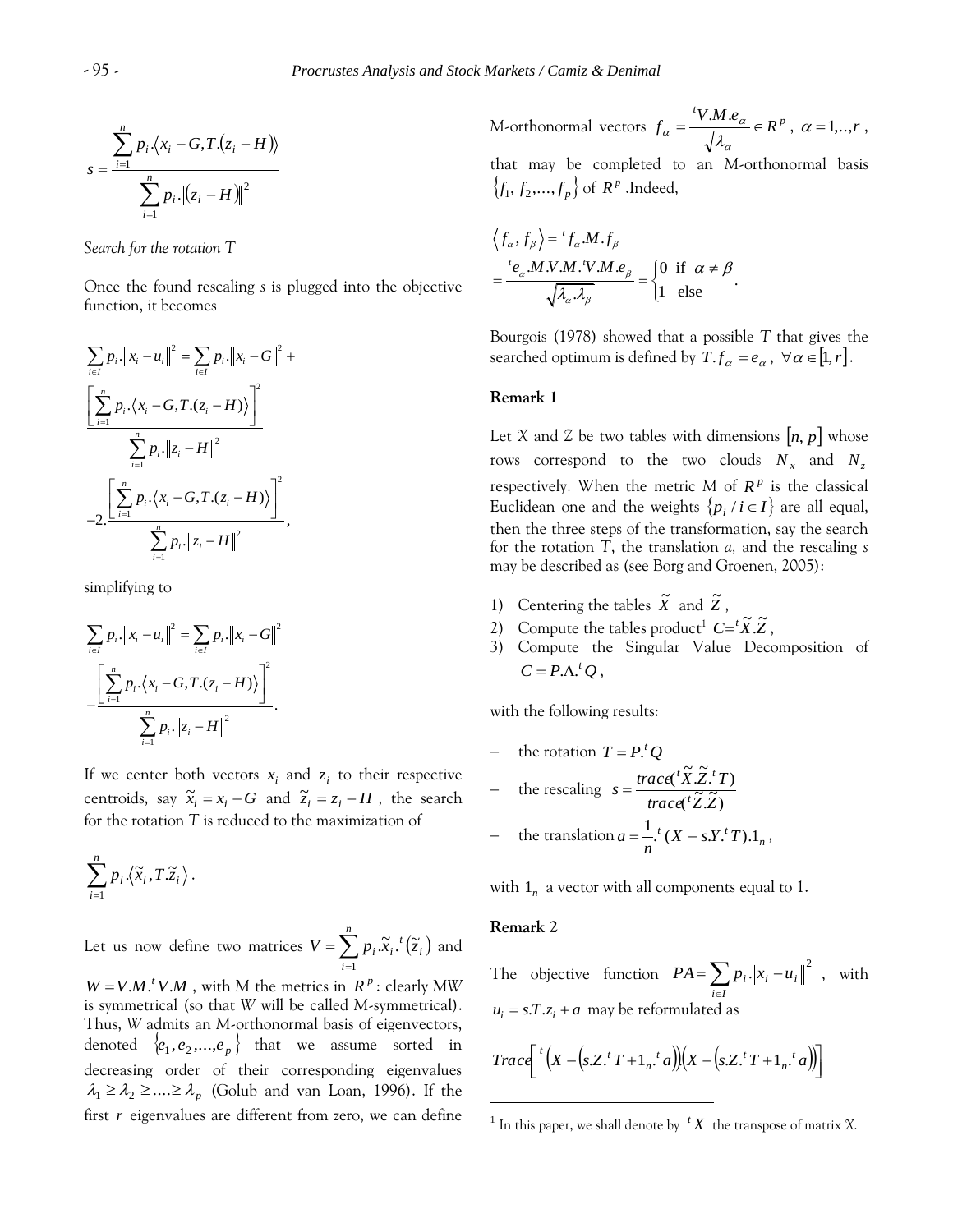This formulation allows one to generalize this criterion, as will be discussed below.

## **Analysis of synchronous time-series evolution**

Let us consider a set of *p* synchronous time-series observed along *n* occasions: they may be gathered in an  $n \times p$  data table *S* and their overall relations may be described by their correlation matrix *R.* If we want to study the evolution of the system, we may want to consider their correlation in different time-intervals and compare them. This may be done by defining a *mobile window,* a sub-table of *X* of fixed length *w*, and by shifting it along the original table. In this way, we would obtain a set of indexed  $w \times p$  tables  $S_k$  whose structures, represented by the corresponding correlation matrices *Rk* , may be compared. To perform this comparison, we can build Euclidean representations of each table and compare them, if possible with a simultaneous representation.

Indeed, given any dissimilarity  $\delta$ , that is a symmetric non negative real function of a couple of points with  $\delta_{ii} = 0$ , such a Euclidean representation may be obtained through *NMMDS* (Non-Metric Multi-Dimensional Scaling, Borg and Groenen, 2005) techniques. In the given case, we can define as dissimilarity  $\delta_{ij} = 1 - r_{ij}$ , the correlation between two series:  $\delta_{ij}$  ranges from 0, in the case of  $r =$ 1, that is total positive correlation, to 2 when  $r = -1$ , corresponding to total negative correlation.

The goal of *NMMDS* is, given a set of *p* points with any dissimilarity (p×p) matrix  $\Delta = (\delta_{ij}), i, j = 1,...,n$  between them, to build a matrix  $X$  ( $p \times q$ ) composed by the coordinates of the *p* points in a *q*-dimensional Euclidean space  $(q < p)$ , so that the so-called *stress* function is minimized, namely:

$$
Stress = \frac{\sum_{i=1}^{p} \sum_{\substack{j=1 \ i
$$

in which  $d_{ij}(X)$  is the Euclidean distance between points, computed from the coordinates in *X.*

The minimum stress may not be found algebraically but through the use of some specific numerical algorithm, as for example the *SMACOF* (*S*caling by *MA*jorizing a *CO*mplicated *F*unction, De Leeuw, 1988). It must be pointed out that, unlike in metric scaling (such as *PCA*), the Euclidean representation resulting from *NMMDS* is not unique, since any isometry does not modify the stress. To choose a suitable dimension *q* of representation*,* the so-called *elbow criterion* may be used: it is the rule of thumb that consists in examining the scatter plot of the stresses as a function of *q* and choosing as suitable the dimension in which an elbow occurs (Thorndike, 1953).

Thus, if  $X_k$  and  $X_{k+1}$  are two representations associated to two time periods, a Procrustes Transformation will be searched in order to get  $X_k$  and  $s.X_{k+1}T + a$  to be as close as possible. Indeed, in this case we would not consider both a rescaling *s* that would modify the metrics of one table, and a translation  $a$ , since both  $X_k$  and  $X_{k+1}$  are column centered. Thus, the searched transformation will be the transformation *T* minimizing  $X_{k} - X_{k+1}.T\|^{2}.$ 

# **Application to stock exchange markets**

We propose here an application, analogous to that of Groenen and Franses (2000), concerning 3347 daily overall indices of 8 great stock exchanges during a period ranging from January  $2<sup>nd</sup>$  1986 to October 29<sup>th</sup> 1998. The data were taken from Franses and van Dyck (2000) and downloaded from http: //robjhyndman.com /tsdldata/data/FVD1.dat. All computations were performed through the *SAS statistical software*.

We consider here two periods of two years 1988-1989 and 1990-1991. For each of these two periods, an 8 by 8 correlation matrix  $R_k = (r_{ii}), i \in [1,8], j \in [1,8], k \in [1,2]$ between indices is computed based on the daily values. Our goal is to represent the stock exchanges as points in the Euclidean multidimensional space based on the correlation matrix, so that the closeness of two points represents a high positive correlation between corresponding stock exchanges.

In our case  $n = 8$  and the elbow criterion suggests  $q=2$ for both cases, so that the representations will be 2 dimensional, in other words a plane. In Figures 1 and 2, the plane representations obtained through the *NMMDS* applied to the two chosen periods are shown.

Comparing the two graphics, the isolation of *Hong-Kong*  is evident in 1988-89, whereas in 1990-91 both *New York*  and *London* approach *Hong-Kong* in contrast with the other stock markets. In Figure 3, the two graphics are superimposed, according to a Procrustes Transformation, namely an isometry: with this representation even the intensity of the variation of each stock market may be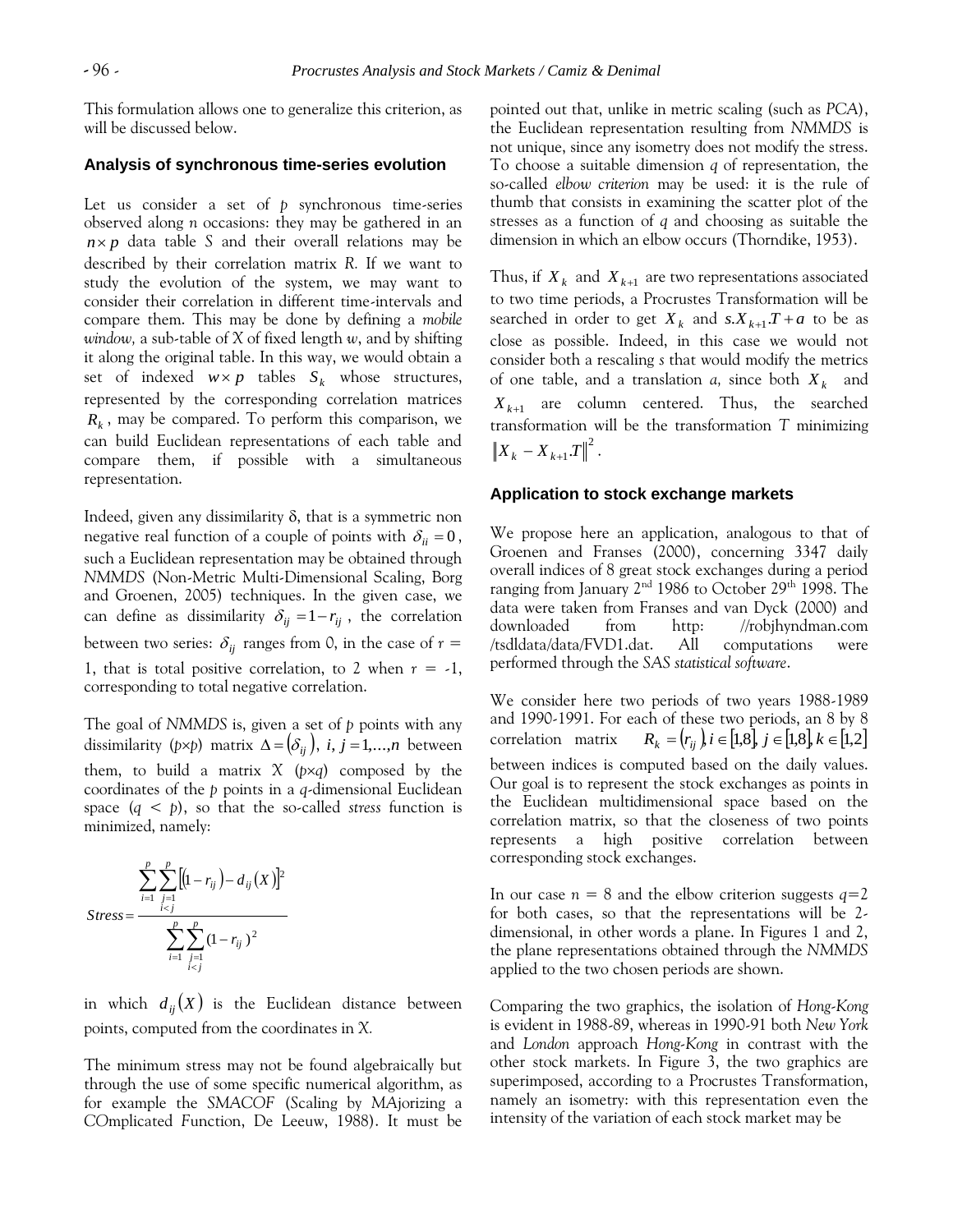

**Figure 1.** Representation of the 8 stock market correlations in 1988-1989.



**Figure 2**. Representation of the 8 stock market correlations in 1990-1991.



**Figure 3**. Procrustes simultaneous representation of the 8 stock markets.

appreciated, paying attention to the directions of the arrows in the figure.

Looking at Figure 3, we may now say that not only did *New York* and *London* approach *Hong-Kong* in the second window, but also that *Hong-Kong* approached these stock markets, whereas *Tokyo* moved further, as did *Paris* and *Frankfurt.* Morevoer, a convergence of *Amsterdam* with *Singapore* may be appreciated.



**Figure 4**. Representation of the evolution of the 8 stock markets by successive Procrustes transformations.

Now, in order to fine-tune the evolution of the correlations among the stock exchanges during these years, we build a series of mobile windows each two-years long, with a shift of 6 months between two adjacent windows: thus, three intermediate patterns result and we want to represent the resulting five *NMMDS* graphics simultaneously. For this task, a *PT* is applied between two successive representations, to adjust each representation on the preceding one.

In Figure 4 the evolution of the correlations between stock markets during the period 1988-1991 obtained in this way is shown.

Looking at the graphics, the regular evolution of *Hong-Kong, London, New York,* and *Paris* may be appreciated, whereas the pattern for the other markets is much more complicated.

Indeed, this last application involving five tables, may be alternatively dealt with directly, by searching for a transformation that simultaneously best adjusts each of *K*  configurations to all others: this will be shown in the following section.

## **The Generalized Procrustes Analysis**

The idea of *Generalized Procrustes Analysis* (*GPA,* Gower, 1975) is to simultaneously best adjust a set of *K* clouds of points in a geometrical space through a rigid transformation, again composed only by translations, rotations, and rescaling. Indeed, this is an alternative to the successive *PT*s applied to the last example of Section 4, with the advantage that in this case a *compromise* can be built, that is a graphical representation of only one cloud that approaches at the best all the given ones.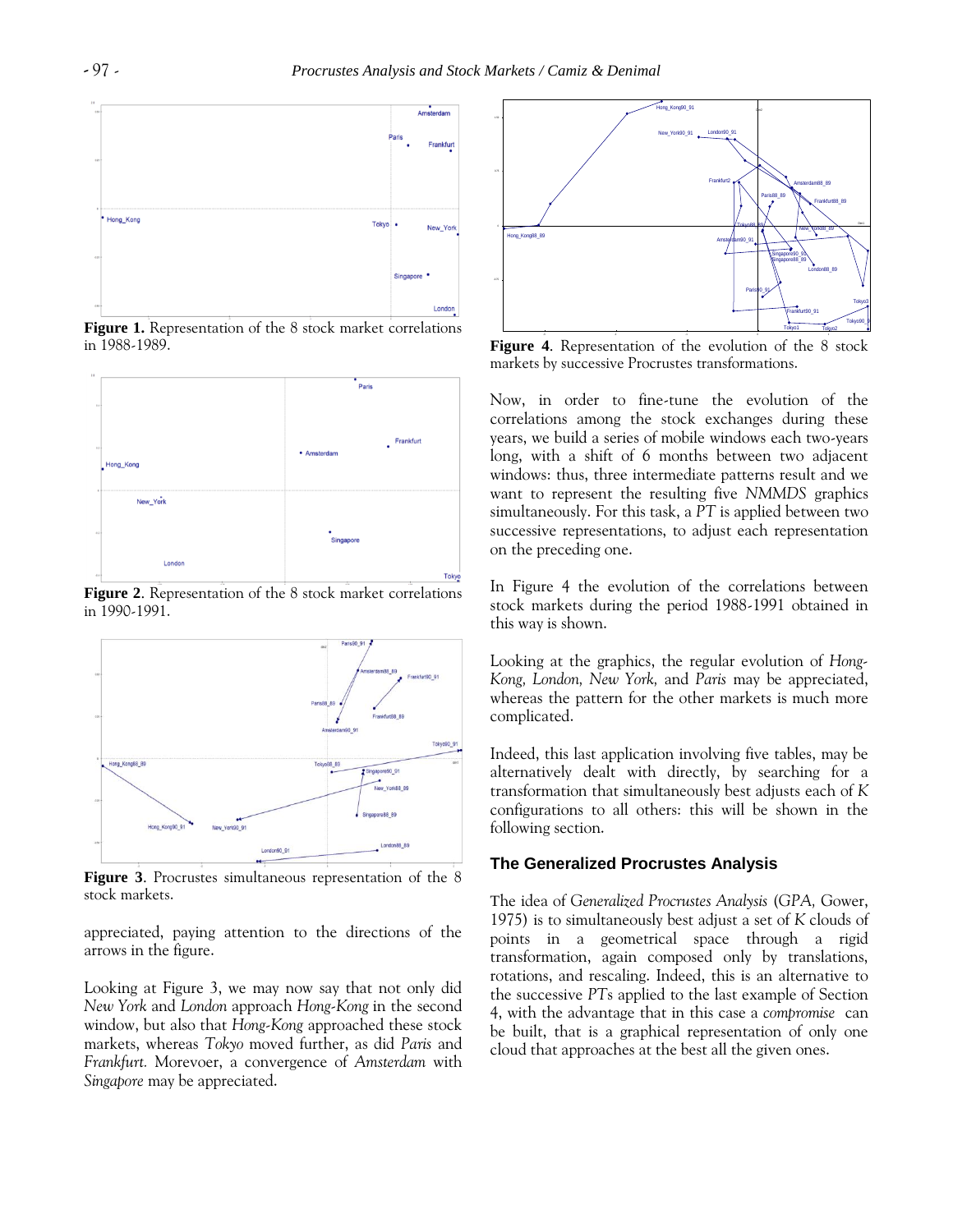Given *K* data tables  $X_1, X_2, ..., X_K$ , all with dimensions (*n*, *p*) , the *GPA* aims at minimizing the following criterion, that generalizes the notation of remark 2:

$$
GPA = \sum_{k=1}^{K} \sum_{\substack{l=1 \ k\nwhere  $\tilde{X}_{k} = s_{k} \cdot X_{k} T_{k} + 1_{n} \cdot ^{t} a_{k}, \ \forall k \in [1, K]$ .
$$

This criterion may be minimized only iteratively, because no analytical solution is known to date. In the sequel, three methods of minimization of *GPA* are described.

## *First method*

The first method, proposed by Kristof and Wingersky (1971), results in a series of adjustments of one configuration, considering all others fixed; thus, iteratively, an adjusted  $X_1$  $\tilde{X}_1$  assuming the others fixed is searched for, then an adjusted  $X_2$  $\tilde{X}_2$  assuming the others fixed is searched for, and so on.

More precisely, for every configuration  $k \in K$ , the GPA criterion may be written as:

$$
GPA = (K-1)trace({}^{t}\widetilde{X}_{k}.\widetilde{X}_{k}) - 2trace({}^{t}\widetilde{X}_{k}.\sum_{l \neq k}\widetilde{X}_{l}) + C
$$

where *C* represents the terms of *GPA* that do not depend on  $\widetilde{X}_k$ .

By setting 
$$
Y = \frac{1}{(K-1)} \cdot \sum_{l \neq k} \tilde{X}_l
$$
, it follows that:  
\n
$$
GPA = (K-1) \cdot \left[ \operatorname{trace}({}^t \tilde{X}_k \cdot \tilde{X}_k) - 2 \operatorname{trace}({}^t \tilde{X}_k \cdot Y) \right] + C,
$$

and therefore that

$$
GPA = (K-1)trace\[ (\tilde{X}_k - Y).(\tilde{X}_k - Y) \]
$$

$$
+ [C - (K-1)trace('Y.Y)].
$$

This corresponds to minimizing  $(\overline{X}_k-Y)(\overline{X}_k-Y)$ ıl L  $\int \frac{1}{\sqrt{\tilde{X}}k} dx = Y \Big| \Big| \Big| \tilde{X}_k - Y \Big|$ that is to apply the Procrustes transformation of the test configuration *X k* on the target *Y* , as previously described. The convergence is reached with few iterations, since the *GPA* criterion is positive and decreases at every step.

#### *Second method*

The second method for minimizing the *GPA* criterion was proposed by Gower (1975) and improved by Ten Berge (1977).

As a first step, the *K* translations  $a_k$  are found: it may be shown that the *GPA* criterion is minimized if all resulting configurations have the same centroid:  $\forall k \in [1, K]$   $\qquad \times K_k$ .1<sub>n</sub> = 0  ${}^{t} \tilde{X}_{k}$ .  $1_{n} = 0$ . This is obtained by simply centering the original tables  $X_k$  to their respective centroid.

Both rotations  $T_k$  and rescalings  $s_k$  are then found iteratively in two phases, once we set initially:  $s_k = 1$ ,  $\forall k \in [1, K]$  and  $\overrightarrow{X}_k = X_k$ :

- 1) In the same way as in the first method, a rotation  $T_k$ is searched to adjust  $\widetilde{X}_k$  on  $Y = \frac{1}{(K-1)} \sum_{l \neq k}$  $=$ *l k*  $\frac{1}{K-1}$ .  $\sum_{l \neq k} X_l$  $Y = \frac{1}{\sqrt{X}} \sum \widetilde{X}$  $(K - 1)$ 1 iteratively for every *k* until convergence. The obtained configurations are again denoted by  $\tilde{X}_k$ ,  $k \in \left[1, K\right]$ .
- 2) The  $K \times K$  matrix  $B$  is now considered, whose elements are  $b_{kl} = \text{trace} \left( \begin{matrix} t & \tilde{X}_k \\ \tilde{X}_k & \tilde{X}_l \end{matrix} \right)$  and we denote by  $\Phi = (\phi_k)_{k \in [1, K]}$  the eigenvector of *B* associated to its largest eigenvalue. It may be shown that the rescaling that minimizes the *GPA* criterion is

$$
s_k = \frac{\sum_{l=1}^{K} \text{trace}(\mathbf{x}_l, \tilde{X}_l)}{\text{trace}(\mathbf{x}_k, \tilde{X}_k)} \cdot \phi_k \text{, see Ten Berge (1977).}
$$

Again, we denote by  $\widetilde{X}_k$ ,  $k \in [1, K]$  the rescaled configurations.

Phases 1) and 2) are then repeated until convergence.

## *Third method*

A third way to minimize the *GPA* criterion (see Borg and Groenen, 2000) is based on the average configuration

$$
Z = \frac{1}{K} \sum_{k=1}^{K} \widetilde{X}_k
$$
. Indeed, the criterion may be written as

$$
GPA = K \cdot \sum_{k=1}^{K} trace\left[ \int_{0}^{t} \left( \tilde{X}_{k} - Z \right) \left( \tilde{X}_{k} - Z \right) \right]
$$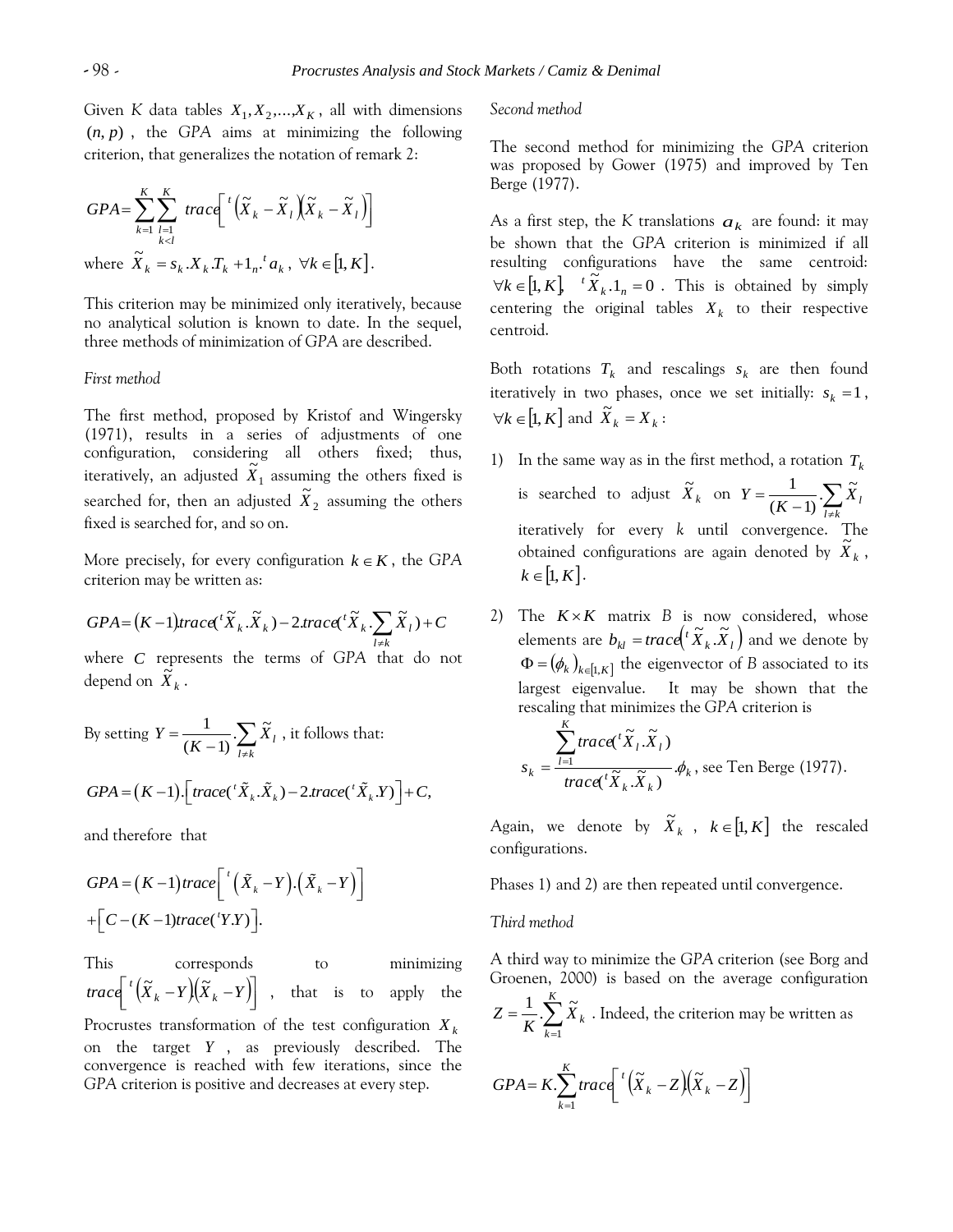The procedure minimizes the *GPA* criterion according to the following steps:

- 1) The configurations  $\widetilde{X}_k$  are found by a *PA* of the *k* test configurations on the average configuration *Z*  assumed fixed.
- 2) The average configuration  $Z = \frac{1}{K} \sum_{k=1}^{K}$ *K k*  $\frac{1}{K} \sum_{k=1}^{K} X_k$ *Z* 1  $\frac{1}{\pi} \sum_{k=1}^{K} \widetilde{X}_{k}$  is recalculated.

Steps 1) and 2) are iterated until convergence. Albeit very simple, this method is the most time-consuming, so that its use is not recommended.

It is worth observing that, in all methods, the average configuration  $Z = \frac{1}{K} \sum_{k=1}^{K}$ *K k*  $\frac{1}{K} \sum_{k=1}^{K} X_k$ *Z* 1  $\frac{1}{\sigma} \sum_{k=1}^{K} \widetilde{X}_{k}$  results in a compromise among all configurations, that summarizes the *K* clouds in a single one.

## **Application of GPA to stock exchange markets**

The application of *GPA* to the eight stock exchange markets results in two graphics: a compromise (Figure 5) and a representation of the evolution along time (Figure 6). All computations were performed with the New*MDSX* package.

In Figure 5 the compromise representation of the eight stock markets with respect to the five different periods is given as a centroid cloud. It is clear that *Hong-Kong* is different from the other markets through all the windows, and that some difference concerns both *Tokyo* and *Amsterdam.*

In Figure 6 the evolution of the stock markets is shown, as resulting by the application of *GPA*. The pattern is somehow different from the one shown in Figure 4. This clearly is due to the different criterion used in the analysis, since the previous one adjusted every table to its predecessor and the latter did it to the common centroid. Nevertheless, the main evolution is the same in both representations: the convergence of *Hong-Kong, New York,* and *London,* the divergence of both *Tokyo* and *Frankfurt* with respect to these, but eventually evolving in the same direction.

## **Conclusion**

In this paper we introduced both *PA* and *GPA* in their classical formulation and suggested a possible application to stock market time series. However, other techniques



**Figure 5.** GPA of the eight stock exchange markets. Compromise representation given by the centroid.



Figure 6. Representation of the evolution of the 8 stock markets by the Generalized Procrustes Analysis.

for the same purpose may be taken into account, based on different rationale and a comparison of the results may be advisable: we can quote here 3-way methods, both metric, such as *Dual Statis* (Lavit, 1988) and *Dual Multiple Factor Analysis* (Lê *et al.*, 2008), and non-metric, such as *INDSCAL* (Carroll and Chang, 1970).

Generalizations of Procrustes Analysis are discussed in Borg and Groenen (2005) and implemented in both *PINDIS* (Lingoes and Borg, 1978) and New*MDSX*. Further developments may also be considered, in particular when special conditions occur. When the series need to be considered with different weights, depending on either the market's importance or on the different range of variation of the markets in the different occasions or on their correlation, the least-squares approach is not adequate since it gives the same importance to all involved markets. Thus, a more general model may be considered, such as Maximum Likelihood (Theobald and Wuttke, 2006). When the samples are different from an occasion to another, new *adaptive*  methods may be considered. With these methods,